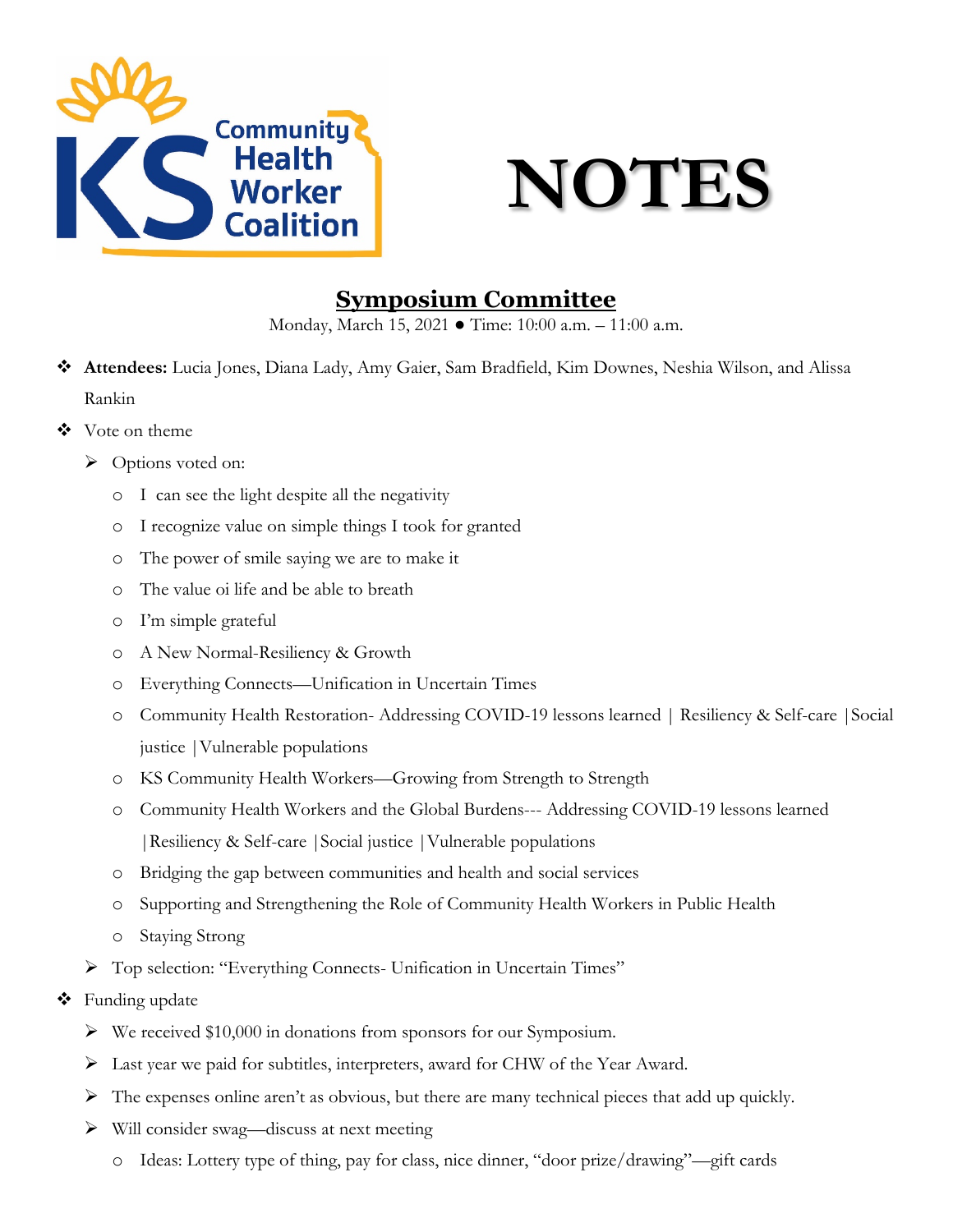

# **NOTES**

- Work in CHW of the Year, Honorable mention
- $\triangleleft$  Keynote speaker update and discussion
	- $\triangleright$  Lieutenant Governor Toland will do intro for the event, only at the 1<sup>st</sup> half of the Symposium
	- ▶ Ideas: Denise O. Smith (Executive Director for NACHW), Kendra Baldridge (Director of Bureau of Community Health Systems at KDHE), Ryan Lester (Director of Bureau of Health Promotion), Rachel Sisson (Bureau of Family Health). KDHE staff could discuss on a panel presentation.
		- o Ideas: Have someone speak about the values of community, etc. and then have a panel of lessons learned, share importance of CHW work, opportunities to connect, etc. Someone who is inspirational that speaks life into people about CHWs and connects with the *human* aspect.
			- Broderick Crawford as a panelist
			- Psychology, anthropology, writer WSU students, professor
			- Adverse Childhood Experiences, trauma-informed care Vanessa Lohf
			- Wayne McKammie in Kansas City at Focus Seminars, Kim will reach out.
				- ♦ Could he pre-record so that we can have the subtitles added?
				- ♦ What would be the cost?
				- ♦ <http://focusseminar.com/>
			- Find someone who can share kudos ( medical professionals, others in the community to uplift CHWs)
			- TED Talk—add discussion after? Or direct people to see the talk
- ◆ Diversity, Equity and Inclusion training discussion
	- $\triangleright$  Dr. Mayes is sending a list of people who could do DEI training in the state
	- $\triangleright$  This could potentially be an hour-session, could be recurring on the dates listed below.
- 1-hour session dates and topics discussion *(these dates are the breakouts to make up in the virtual space)*
	- Tuesday, September 7 at 1pm-3pm (coalition meeting included)
	- Tuesday, October 5 at 1pm-2pm
	- Tuesday, November 2 at 1pm-2pm
	- Tuesday, December 7 at 1pm-3pm (coalition meeting included)
		- o We will think of topics for these sessions as these dates near.